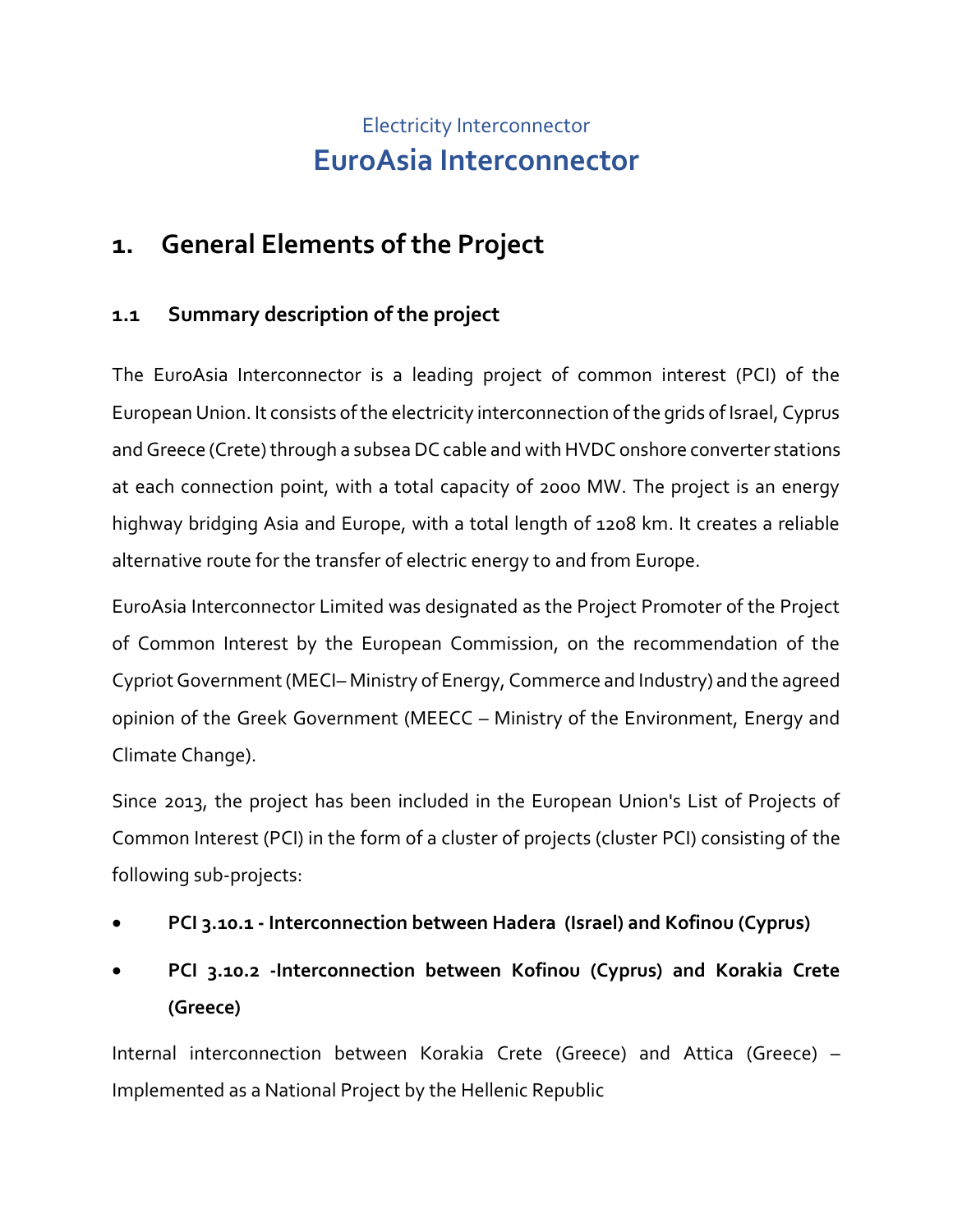

Figure 1.1-1. EuroAsia Interconnector Electricity Interconnection

The project will be constructed in two phases. During the first phase, two transmission cables will be installed on each route, as well as Converter Stations of direct current (DC) to alternative current (AC) with a capacity of 1,000MW. The first phase is expected to be completed in 2025. During the second phase, two additional cables will be installed in the corridors of the cables already installed during the first phase and an additional converter station in Israel and Attica, will increase the capacity of the system to 2,000MW.

The system to be used will be HVDC (high voltage direct current) technology. This technology allows the transfer of high voltage current over long distances. Subsea cables and converter stations with a capacity of 1,000MW each will be used for the application of the technology. At converter stations, direct current will be converted to alternating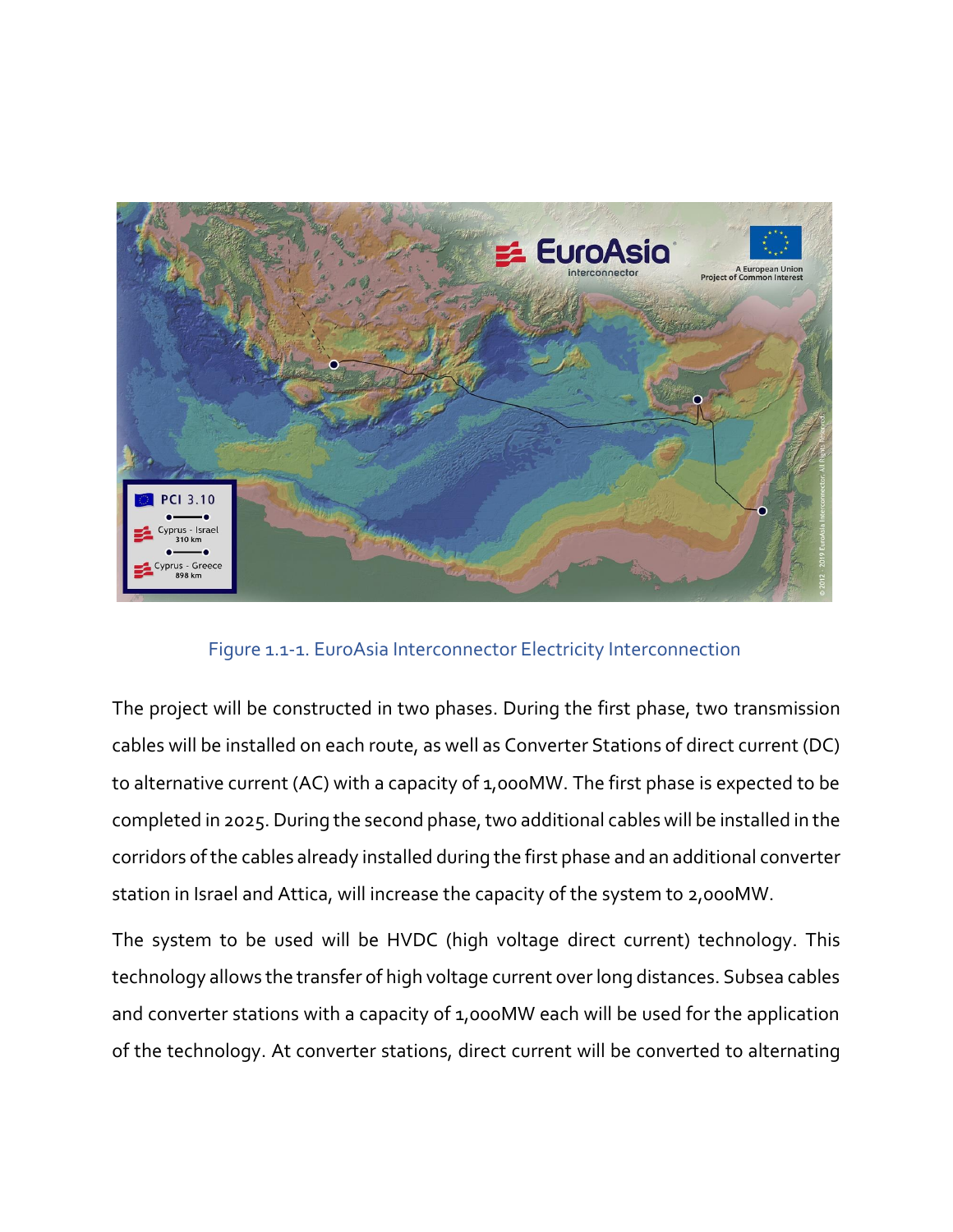and channeled to national networks through adjacent distribution substations. The whole system will allow two-way power flow all the way.

The converter stations will be of Voltage Source Converter (VSC) technology and will be connected to subsea electrodes at a minimum predetermined distance from other infrastructures and will act as a grounding system in the event of any loss during operation.

### **1.2 Expected benefits of the project**

The main purpose of the proposed project is the interconnection of the electricity networks of Israel, Cyprus and Greece. This interconnection achieves the removal of the energy isolation of Cyprus, the last isolated system of the EU, but also that of Crete, from the rest of Europe. At the same time, it achieves through the creation of an electricity highway connecting Europe with Asia, providing significant opportunities for the development of the energy sector.

The project falls within the energy policy of the European Union and the States concerned and contributes to the energy objectives set by, inter alia:

- It ends the energy isolation of Cyprus, the last energy isolated Member State of the European Union, but also that of Crete. Ending the energy isolation of all Member States is a key objective and priority of the European Union's energy policy.
- It creates a corridor of electricity from Israel Cyprus Greece (Europe), through which the European Union can safely be supplied with electricity produced from natural gas reserves in Cyprus, Israel and Greece, but also from renewable energy sources, while contributing to the completion of the European internal market.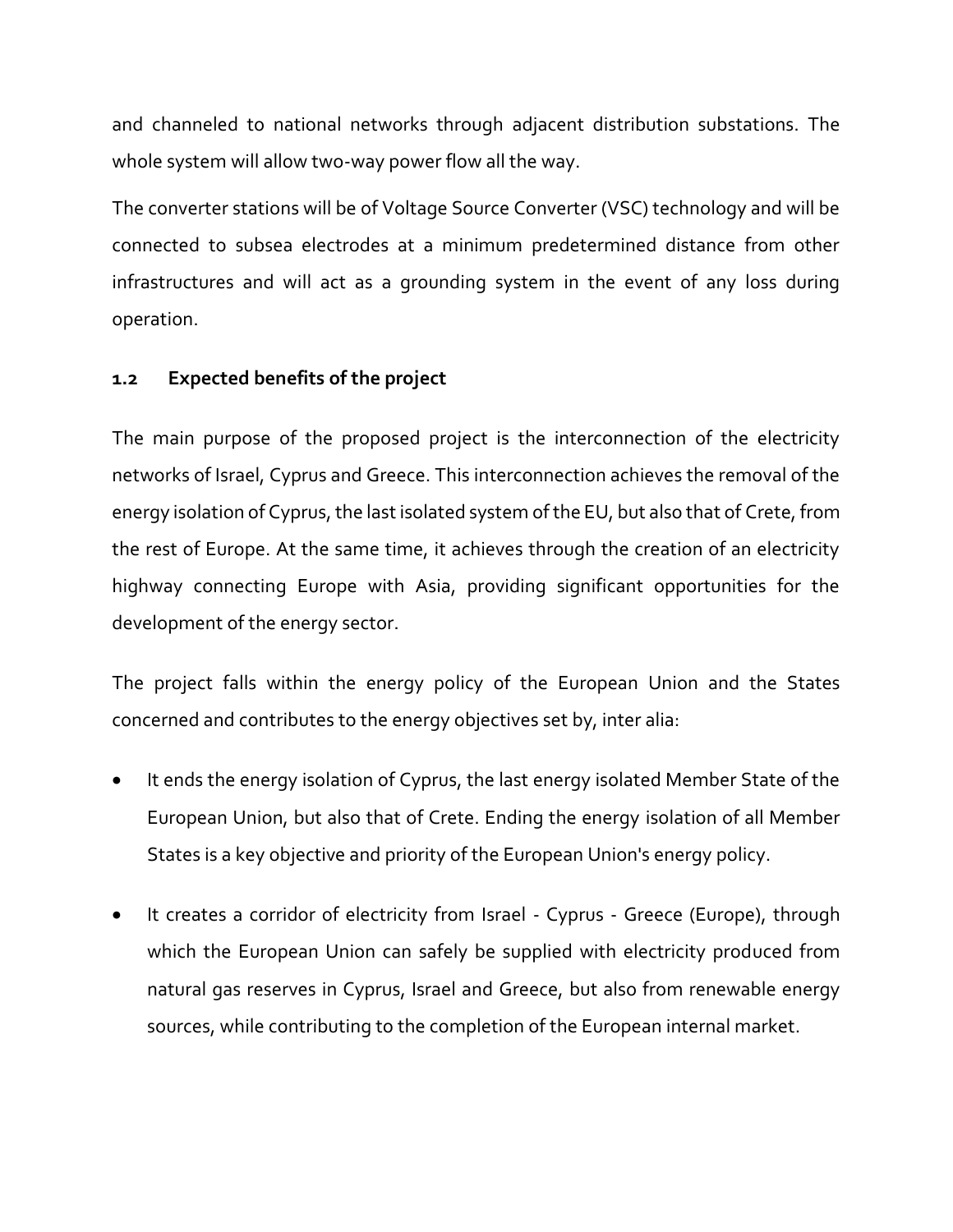- It contributes to the security of the energy supply of the three countries and the EU system as a whole, by integrating the isolated small systems of Cyprus and Crete with the Israeli and European Continental network for uninterrupted energy flow.
- It contributes significantly to the development of Alternative Energy Sources and to the reduction of carbon dioxide  $(CO<sub>2</sub>)$  Emissions.
- It provides significant economic and geopolitical benefits to the States concerned by promoting cooperation between them and cooperation between other neighboring countries in the Eastern Mediterranean and the European Union.
- It contributes to the target of 10% of electricity interconnection between the Member States of the European Union.
- It provides significant socio-economic benefits to the concerned countries, resulting from the reduction of electricity costs using more efficient ways of generating electricity (natural gas, renewable energy sources) against more energy-intensive and polluting fuels.

More specifically, the main benefits to Cyprus from the implementation of the leading project of common interest, EuroAsia Interconnector Electricity Interconnection, are:

• The EuroAsia Interconnector Electric Interconnection lifts its energy isolation and increases the energy security of Cyprus by interconnecting the electricity systems of Israel and Greece and by extending that of continental Europe.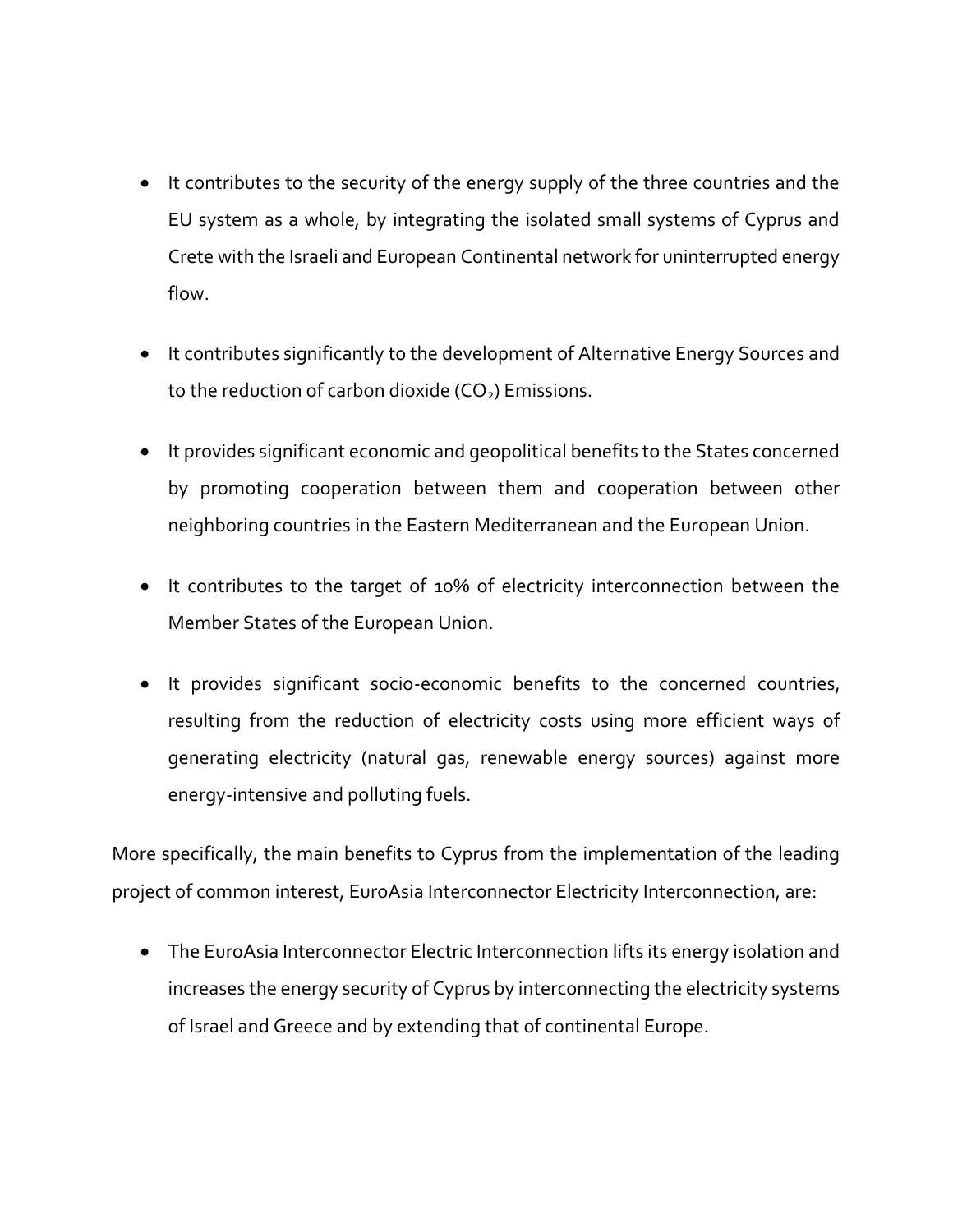- The EuroAsia Interconnector significantly supports the development of Alternative Energy Sources and the reduction of carbon dioxide  $(CO<sub>2</sub>)$  emissions by utilizing renewable energy sources.
- Investments to replace outdated energy-intensive and polluting power plants currently operating are avoided.
- Cyprus derives a significant part of the socio-economic benefits resulting from the implementation of the EuroAsia Interconnector
- The EuroAsia Interconnector creates new jobs both during the construction and operation phase, contributes to the competitiveness and reduction of electricity prices to the final consumer and industry and generates revenue from the export of electricity.
- The EuroAsia Interconnector creates the electric corridor between the eastern Mediterranean and the European Union. Cyprus is becoming an energy hub and is being upgraded geopolitically by contributing to the EU's energy security.
- The EuroAsia Interconnector creates technical advantages in terms of the stability and operation of the smaller systems of Crete and Cyprus.
- Cyprus significantly enhances its political role and importance in the development of political and economic cooperation with the countries of the Eastern Mediterranean by creating strong alliances.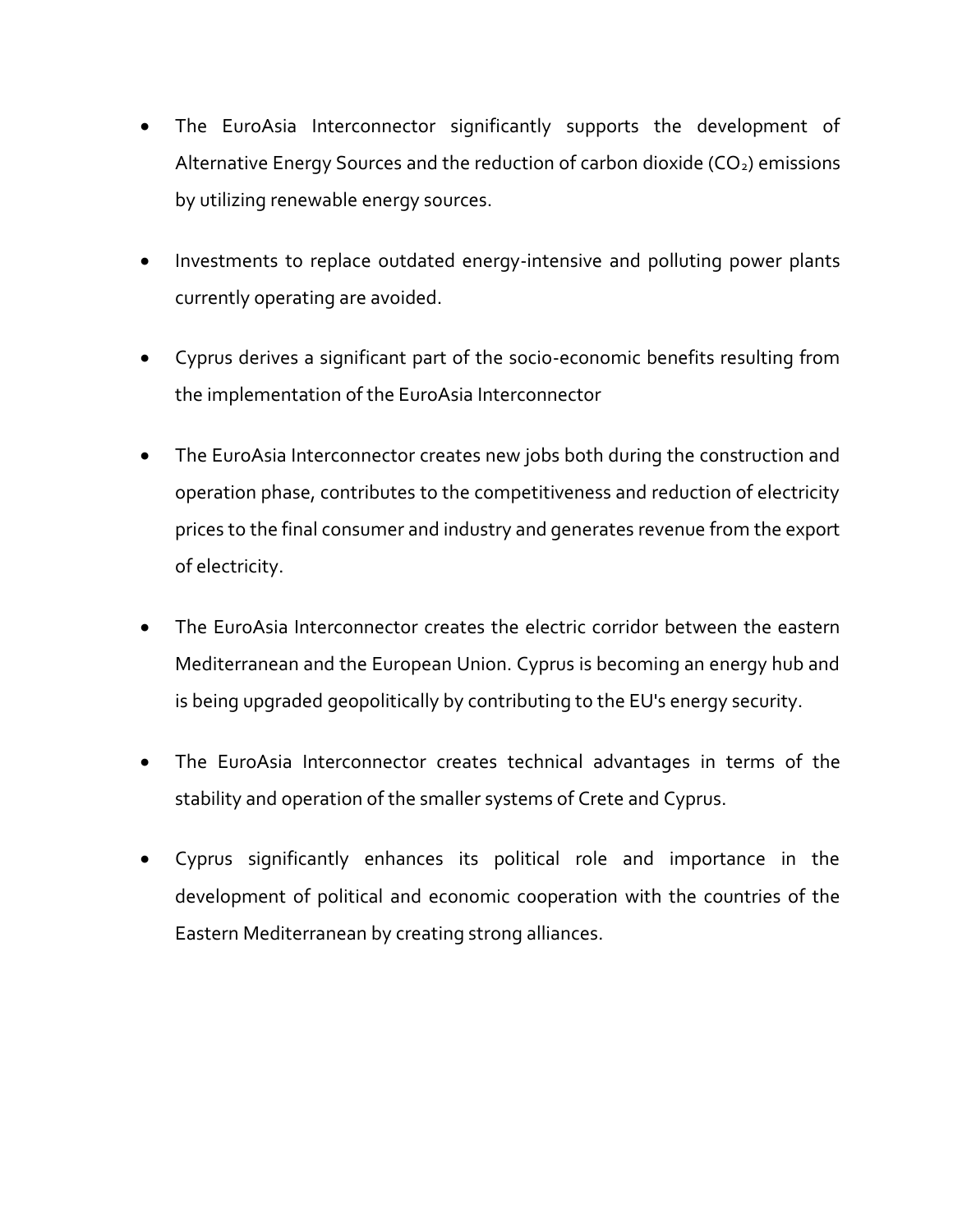#### **1.3 Permit Granting and Regulatory**

In Cyprus, the licensing process has reached a very mature stage since all necessary approvals and permits prior to the commencement of construction have been obtained. The land has been expropriated by the Cyprus Government and leased for the construction of the project. The project secured the Environmental Impact Assessment (EIA) decision and performed public consultations. The Town Planning Permit and the Building Permit for the construction of the Converter Station, the connection to the electricity grid of Cyprus terms has been updated on 17.06.2021 and the lay use and operation of the submarine cable in Cypriot EEZ Permit was issued on 03.09.2021. A Cross Border Cost Allocation (CBCA) decision between Cypriot and Greek National Regulatory Authorities (RAE and CERA respectively) was initially issued on 10 October 2017 and updated on 23.04.2021. In Greece, the Greek National Competent Authority with its decision dated 19.7.2017 has acknowledged the notification of the EuroAsia Interconnector which served as the start of the permit granting process. After the exclusion of PCI 3.10.1 from the PCI list the Greek NCA has amended its decision (annex 7 to Part B - TEN-E compliance form) on 18.10.2021 restarting the pre-application procedure in accordance with the regulation 347/2013 of the EC. Since the common Converter Station will be developed by Ariadne Interconnection, the licensing procedure is limited only to the Landing point and the onshore cable route. The Project Promoter will cooperate with IPTO to use common infrastructure in Crete of the Ariadne project which are already licensed. In the meantime, the EIA study has been completed and submitted to the Greek competent authority on 17 October 2021, currently under evaluation. All other licensing applications required in Greece (Crete) for the construction of the project (i.e. building permits, consents etc.) are in progress and will be submitted to the Greek competent authorities immediately after the Environmental decision is issued. Since the Project has common infrastructure with «Ariadne Interconnection»